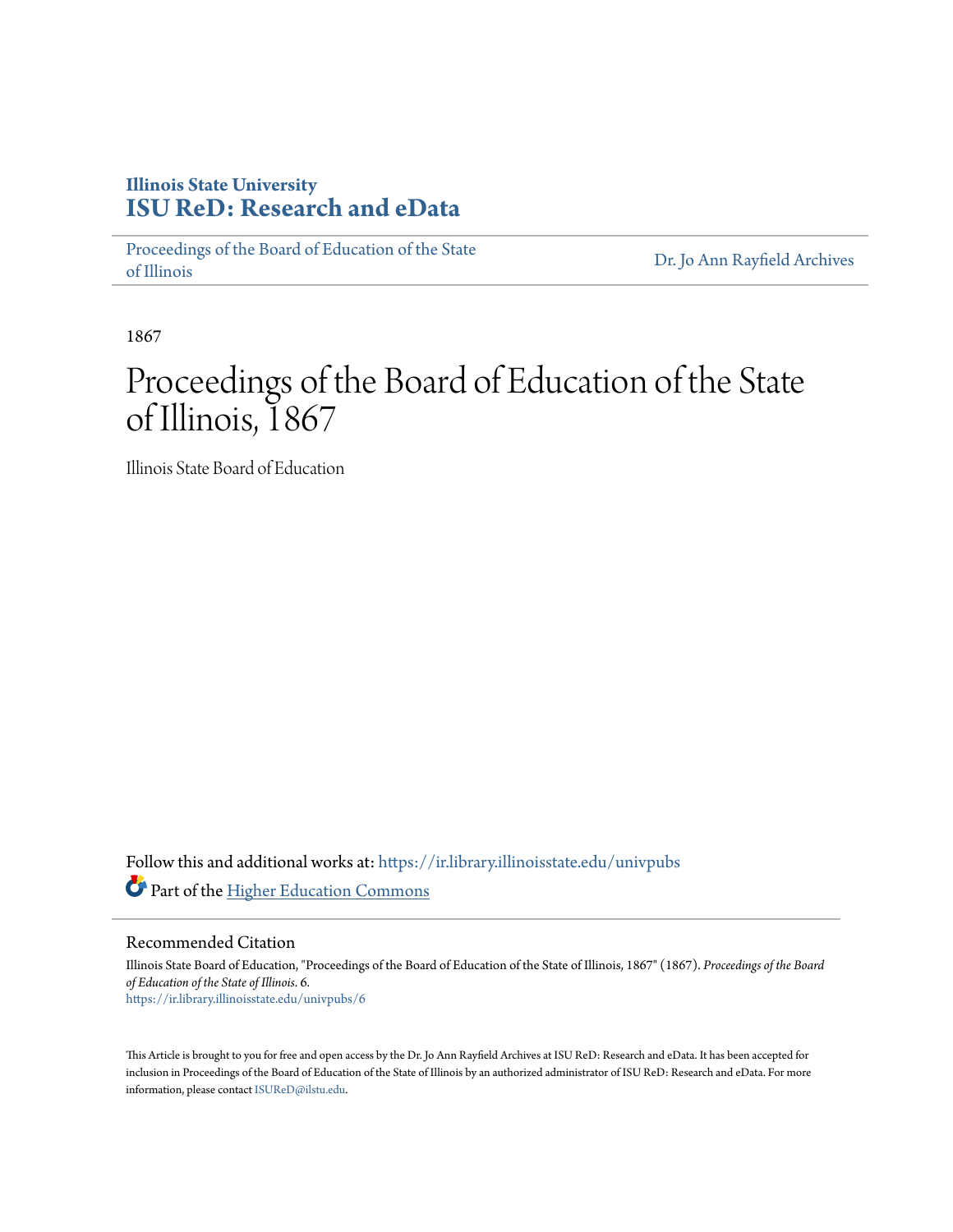### **PROCEEDINGS**

OF 'THE

# BOARD **OF** EDUCATION

OF THE

### STATE **OF ILLINOIS.**

*REG ULAR MEETING,* HELD AT NORMAL, DECEMBER 19TH, 1866;

*SPECIAL MEETING,* HELD AT NORMAL, MARCH 26TH, 1867.

WITH AN APPENDIX, CONTAINING

AN ACT CONCERNING THE BOARD OF EDUCATION AND THE ILLINOIS NATURAL HISTORY SOCIETY, APPROVED FEBRUARY 28, 1867.

> PEORIA, ILLINOIS: PRINTED BY N. C. NASON, 31 MAIN STREET. 1867.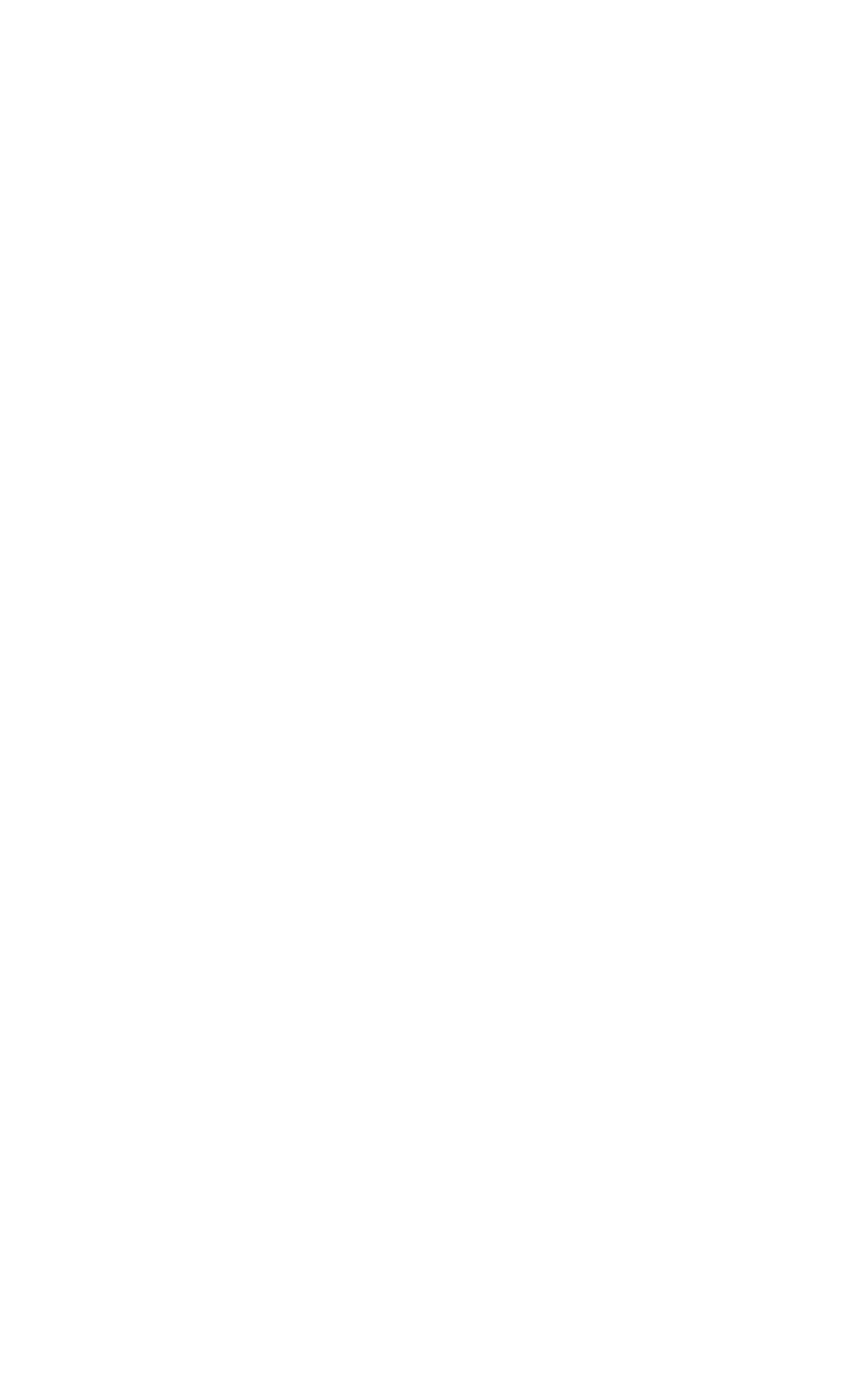### STATE BOARD OF EDUCATION.

## PROCEEDINGS OF REGULAR **MEETING,**

DECEMBER 19TH, 1866.

NORMAL UNIVERSITY, NORMAL, ILL., DECEMBER 19TH, 1866.

THE BOARD OF EDUCATION OF **THE** STATE OF ILLINOIS met at the Normal, University, on Wednesday, December 19th, 1866, at 10 o'clock **A.M.**

Present:-Messrs. W. H. Green, John H. Foster, Wm. H. Wells, B. G. Roots, Henry Wing, Calvin Goudy, T. R. Leal, and W. M. Hatch.

Absent:- Messrs. N. Bateman, S. W. Moulton, C. P. Taggart, W. L. Mayo, and Geo. P; Rex.

The President of the Board, Hon. S. W. Moulton, a Member of Congress, being necessarily absent at Washington,

On motion, Judge Green, of Cairo, was chosen President *pro tem.*

The Secretary of the Board, Hon. Newton Bateman, being also absent,

On motion, Dr. Henry Wing, of Madison county, was appointed Secretary *pro tem.* 

The reading of the minutes of the last meeting was dispensed with.

The President laid before the Board a communication from Hon. Newton Bateman, stating that imperative duties, as State Superintendent, would prevent his meeting with the Board at its present session; also a Report of sundry duties assigned him at the last meeting of the Board.

The report was read, accepted, and placed on file; when,

On motion, it was

*Ordered,* That the Secretary be requested to continue his investigations concerning the right of the Normal University to the whole of the "University" and Seminary Fund".

Judge Green, who had been appointed a committee, at the last meeting, to examine into the situation of certain tracts of land belonging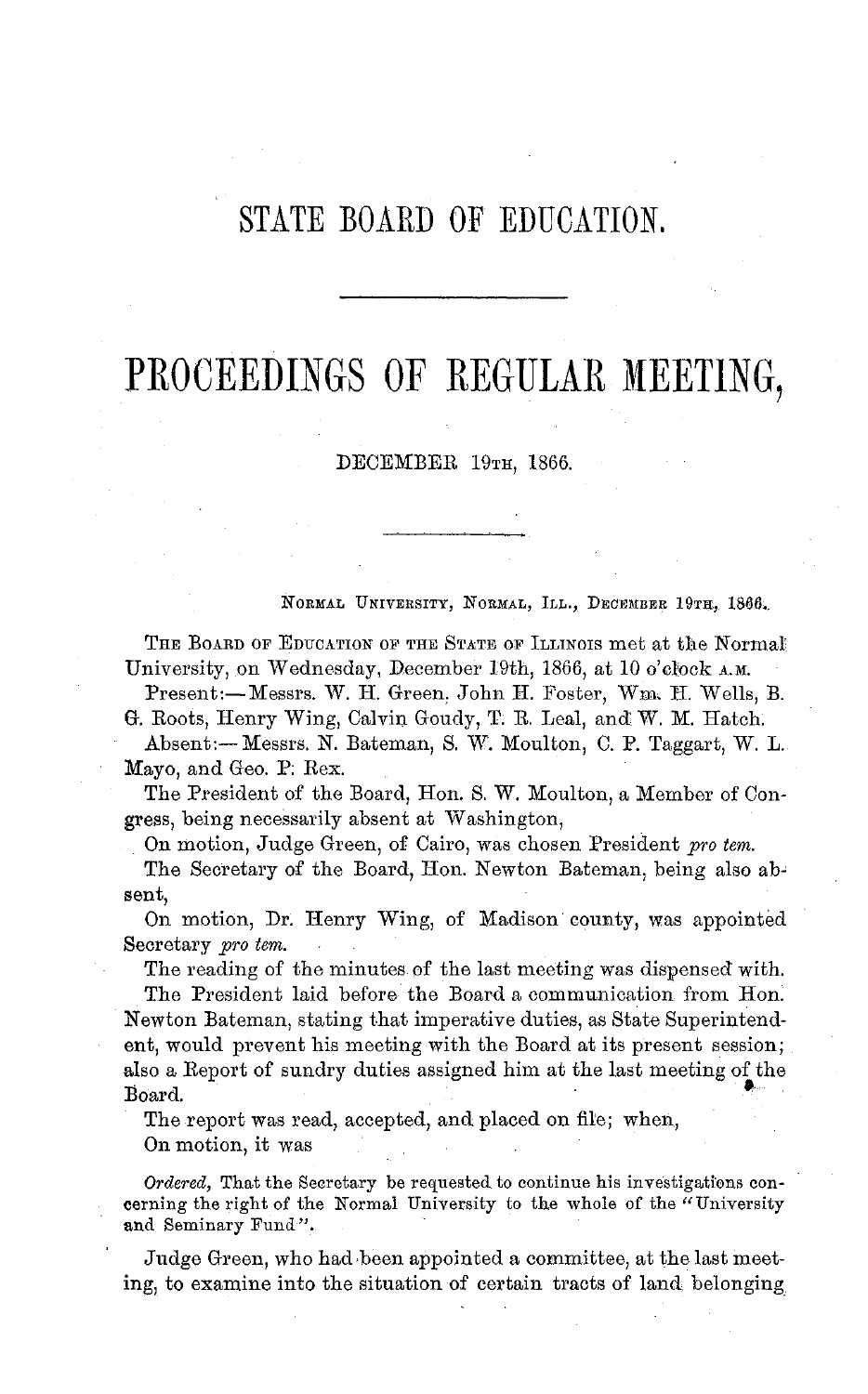to the Normal University, in Jackson county, reported progress, and asked further time; which was granted.

The report of C. W. Holder, Esq., Treasurer of the Board, was presented and referred to the Auditing Committee.

Sundry Bills-from Bailhache and Baker; Steele, Briggs & Co.; Bloomington Manufacturing Company; Holder, Milner & Co.; Walworth, Buschick  $& Co.;$  and N. C. Nason, were severally laid before the Board, and referred to the Auditing Committee.

On motion of Dr. Goudy, it was

*Resolved,* That the Secretary cause to be collected and bound, in one volume in cheap form, *as many* perfect copies of the Proceedings of this Board, from its organization, as can be made out, and that he lay said copies before the Board at its next regular session.

The Report of President Edwards was laid before the Board, setting forth the operations of the Institution, which was read, approved, and placed on file, for publication in the State Superintendent's Report to the Legislature.

On motion of Mr. Roots, it was

*Resolved,* That President Edwards be requested to make an abstract of his able and interesting Report for publication, and that the Secretary cause five hundred copies of the same to be printed, in pamphlet form, for the use of the members of the Board and general circulation.

*.Resolved,* That the Secretary forward a copy of said abstract to each paper published in the State, with a request that they, publish or notice the same.

On motion of Mr. Hatch, it was

*Ordered, By the "Board qf Education of the State of Illinois",* That the Auditor of the State of Illinois be required to draw his warrant on the State Treasurer for twelve thousand, nine hundred and eighty-seven, and twelvehundredths (\$12,987.12) dollars, being the full amount of the interest on the College and Seminary funds for the year 1866, the same being necessary for the use of said Board, to be paid to C. W. Holder, Treasurer of said Board-as provided by Section 8 of an act entitled "An act for the establishment and maintenance of a Normal University", approved February 18, 1857.

Dr. Goudy, on behalf of the Auditing Committee, to whom was referred the report of C. W. Holder, Treasurer of the Board of Education, reported that they had examined the same, and the vouchers accompanying, and found it correct.

The following is an abstract of the report:

#### STATE FUND.

To cash balance on hand, as per last report...............................\$4,803.25

*Contra.*

.By amount disbursements, on 38 orders ....................\$4,328.16' ' cash on hand, to balance..................................... 475.09

\$4,803.25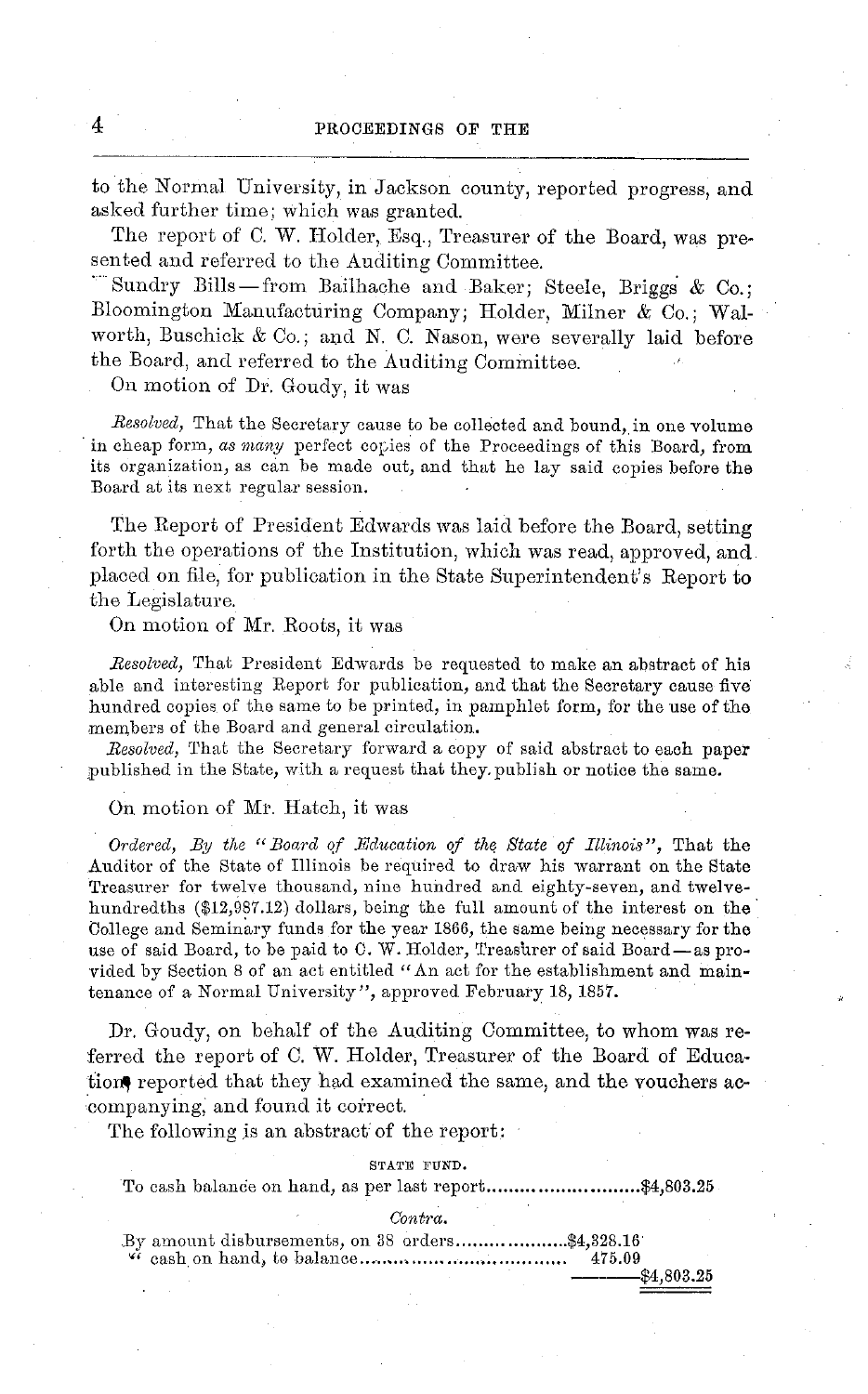### BUILDING FUND. To amount on hand, per last report .......................... \$2,268.68 *"* cash received from rent of farm .......................... 33.33 *"* <sup>t</sup> *" " "* grass sold .............................. 61.00 ----- \$2,363.01  $Contra.$ By amount disbursements, on 8 orders.....................\$2,293.95 " cash on hand, to balance ...................... ............ 69.06 --- \$2,363.01

Mr. W. M. Hatch, Chairman of the Auditing Committee, further reported that they had examined the following bills, and recommended them to be paid.

#### FROM THE STATE FUND.

To N. C. Nason, for printing proceedings of June meeting........ \$34.50 "Bloomington Manufacturing Company................................. 2.00 " Steele, Briggs & Co., for printing catalogues, advertising, I etc., including all bills for printing, done by the late firm J of Steele, Carpenter A Co., to Dec. 17, 1866 ....................... 262.00

#### FROM BUILDING FUND.

To Holder, Milner & Co., for articles for use of farm................. \$12.35 Walworth, Buschick & Co., for grates for furnace................. 28.37

The Auditing Committee further recommend that the two following bills of Messrs. Bailhache & Baker be disallowed-the same not having been ordered by this Board, viz:

One dated Oct. 19, 1861, for printing 15,000 circulars, as the bill says, for \$68.40 One dated August 30, 1862, for printing reports, as the bill says, for...... 18.40

On motion, the several reports of the Auditing Committee were approved.

The President laid before the Board a communication from the Hon. S. W. Moulton, dated Representatives' Hall, Washington, Dec. 14, 1866, regretting his absence from the meeting of the Board, and expressing his unabated interest in the affairs and prosperity of the Institution; which was read, and ordered to be placed on file.

Mr. Roots addressed the Board respecting the ventilation and heating of the University, and offered the following resolution:

*Resolved,* That W. M. Hatch and Dr. J. A. Sewall be appointed a committee to investigate the best systems of ventilation and heating with reference to introducing it into the Normal University Building; and further, that said committee be instructed to report to the Board at its next regular meeting:

1. A full plan of the apparatus, with drawings, and full explanations.

2. Authentic evidences of its practical workings.

3. The probable cost of putting it into the University Building.

4. The value of the *present apparatus,* now in use in the University, in market.

On motion of Dr. Goudy, it was

接受

*Resolved,* That the sum of two hundred dollars be placed at the disposal of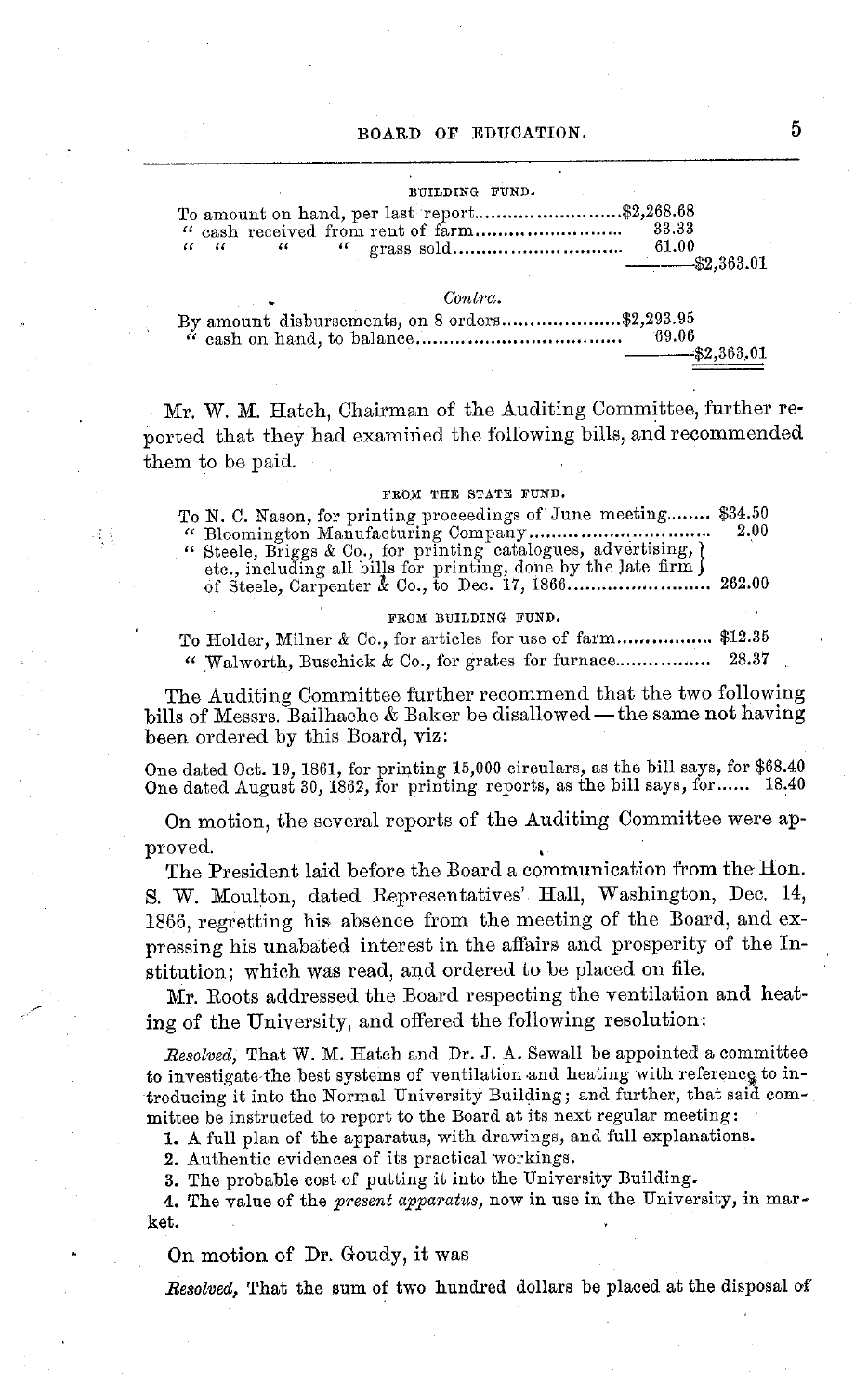the President of the Normal University, as a "contingent fund ", to meet incidental expenses of the Institution for the ensuing six months; and that he report the items of expenditure (with vouchers) to the next meeting of the Board.

President Edwards stated that the great pressure on his time prevented his making a report of expenditures of "contingent fund", for the past six months; when,

On motion, the time was extended to the next meeting of the Board.

Bills for necessary traveling expenses of the members attending the present meeting of the Board were presented and ordered paid, as follows;:

| John H. Foster 18.00   W. M. Hatch 5.00 |
|-----------------------------------------|

On motion, the Board adjourned till its next stated meeting, on Wednesday, June 26, 1867.

W. H. GREEN, President pro tem.

H, WING, Secretary *pro tern.*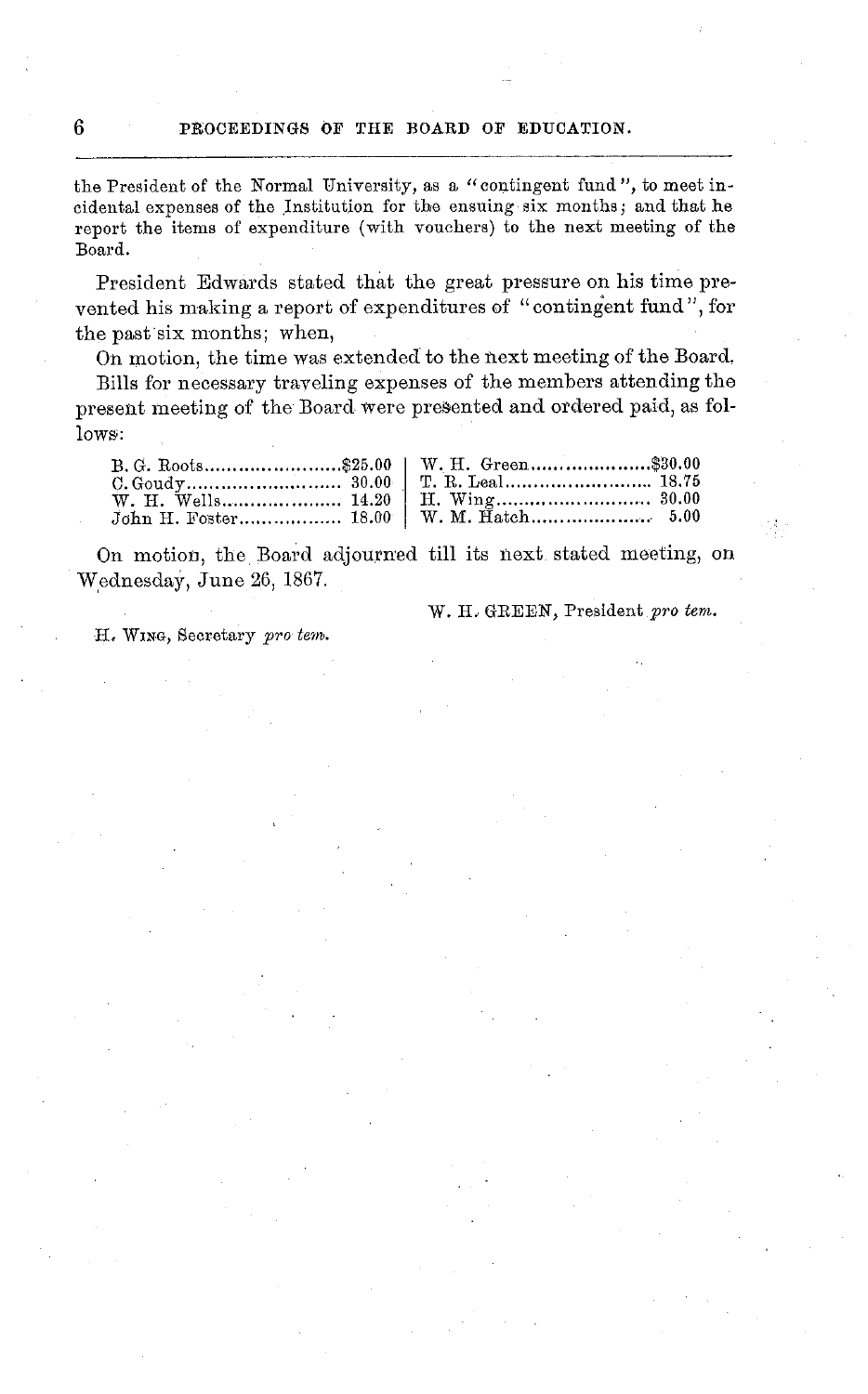### STATE BOARD OF EDUCATION.

## PROCEEDINGS OF SPECIAL **MEETING,**

MARCH **26TH,** 1867.

#### **NORMAL** UNIVERSITY, **NORMAL,** ILL., MARCH 26TH, 1867.

A SPECIAL MEETING of the Board of Education of the State of Illinois was held, pursuant to the call of the Secretary of the Board, at the Normal University, on Tuesday, March 26, 1867, at 9 o'clock A.M. All the members were duly notified, as required by law.

The following members were present: Messrs. John H. Foster, Calvin Goudy, B. G. Roots, T. R. Leal, Henry Wing, W. M. Hatch, Elias C. Dupuy, and N. Bateman.

Absent: Messrs. S. W. Moulton, W. L. Mayo, C. P. Taggart, J. W. Moore, W. H. Wells, J. W. Fell, and W. H. Green.

'A letter was received from Mr. Wells explaining the cause of his absence.

The meeting was called to order by the Secretary, and, on his motion, Dr. John H. Foster, of Chicago, was appointed President *pro tem.*

The President stated that the special meeting had been called by the Secretary, under the authority conferred upon him by the 3d section of the University Act, for the purpose of considering the various provisions of "An act concerning the Board of Education, and the Illinois Natural History Society", approved Feb. 28,1867, and of taking such action in relation thereto as the interests of the University might seem to require; and especially for the purpose of appointing a Curator for the Museum of the Illinois Natural History Society, which is kept in the Normal University Building; of taking the necessary steps to carry into effect the provisions of the act in relation to laying out and ornamenting the site of the State Normal University; and of purchasing a new boiler for warming the University Building, or modifying and improving the warming apparatus in the same - these special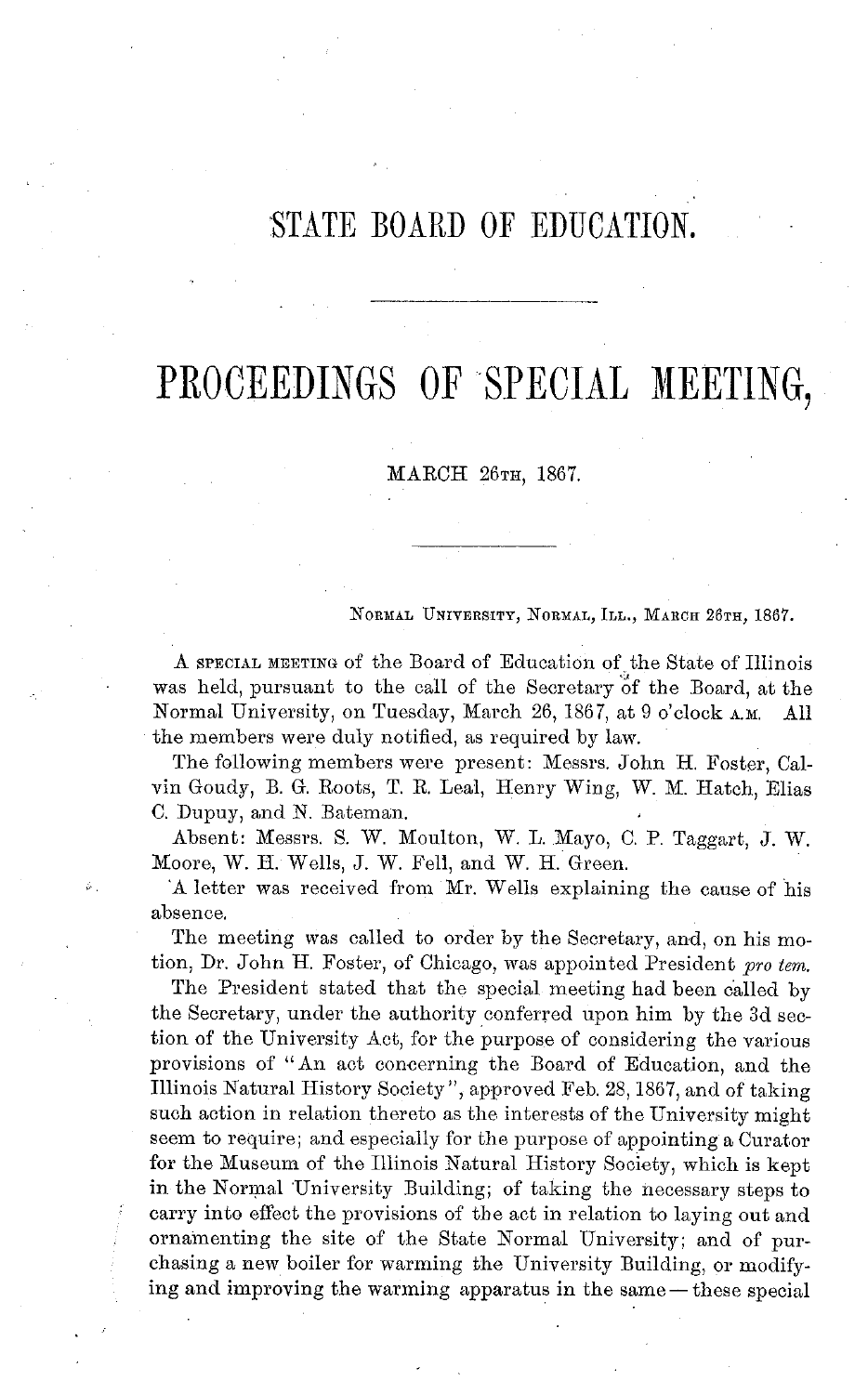objects having been indicated in the call. The President further stated that, a legal quorum of the Board being present, it was competent for them to proceed to the business in hand.

The before-mentioned act of the Legislature was read at length by the Secretary, for the information of the Board; and,

On motion of the Secretary, it was

*Ordered,* That the Board do now proceed to the appointment of a Curator.

Whereupon, on motion of B. G. Roots, seconded by N. Bateman, it was unanimously

*Resolved,* That Prof. John W. Powell, with the advice and consent of the Directors of the Natural History Society, is hereby appointed Curator of the Museum of the Natural History Society, which is kept in the Normal University Building.

The action of the Board of Education in the appointment of Prof. Powell to the Curatorship was subsequently consented to and approved by the Directors of the Natural History Society, at a meeting of said Directors called for the purpose of considering the same; in testimony whereof, the following certified transcript from the official records of said society was transmitted to the Secretary of the Board, viz:

#### BLOOMINGTON, ILL., MARCH 30TH, 1867.

### *To the Board of Education of the State of Illinois:*

GENTLEMEN:-We have the honor to apprise you that the Board of Directors of the Illinois Natural History Society, at a meeting held March 26th, 1867, did, in pursuance of the authority conferred by Section 4 of an act entitled "An act concerning the Board of Education, and the Illinois Natural History Society", approved February 28th, 1867, unanimously ratify and consent to the appointment of Prqf. John W. Powell, as Curator of the Museum of said society by said Board of Education.

Very respectfully yours,

### E. M. PRINCE, *Chairman Board of Directors.*

#### CHARLES R. **PARKE,** *Secretary.*

Prof. Powell was informed of his appointment, and, by request, appeared and explained to the Board his views concerning the interests of the Museum, and the course that he deemed it advisable to pursue to preserve the collections already made, and to increase their number and enhance the usefulness of the Museum. Prof. Powell stated that, prior to his appointment as Curator, he had planned an expedition, to be made the present season, to the Rocky Mountains, for the purpose of explorations and collections in the interest of Natural Science, in regions not hitherto canvassed fully by naturalists, but which were known to be rich in materials and specimens, especially in the departments of Geology, Paleontology, etc.; and that he did not think that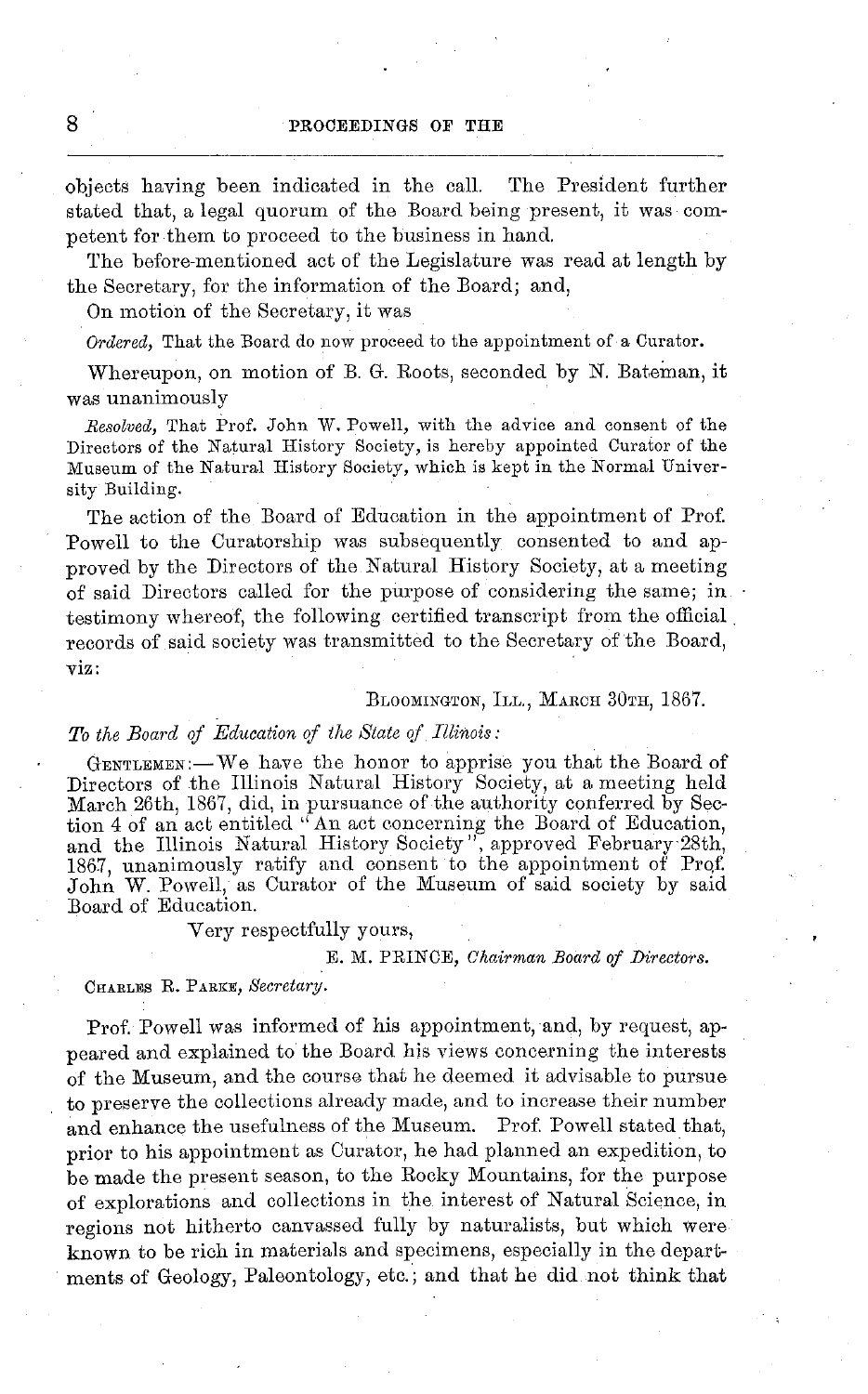the interests of the Museum could be better subserved at this time than by allowing him to carry out the arrangement, and devoting to that object a portion of the funds in the hands of the Board for the benefit of the Museum.

Whereupon, on motion of Mr. Bateman, seconded by Dr. Wing, it was

*Resolved,* That one-half of the thousand dollars appropriated by the legislature for the improvement and benefit of the Museum of the Illinois Natural History Society, for the current year, be placed at the disposal of Prof. John W. Powell, Curator, to be used by him, or so much thereof as may be necessary. towards defraying the expenses of an expedition to the Rocky Mountains, to be made under his direction, for the purpose of making collections for the Museum; and that the other one-half of said thousand dollars, payable the present year, be also placed at the disposal of the said Curator, to be expended by him, or so much thereof as may be necessary, under the direction of the Board, for the purchase of apparatus, books, printing, etc., for the Museum, and for otherwise improving and enhancing the value thereof.

On motion of Dr. Goudy, it was, by the Board,

*Ordered,* That C. W. Holder, the Treasurer of the State Board of Education, be and he is hereby authorized and required to receive and receipt for the twenty-five hundred dollars appropriated (for the current year, 1867) by the fourth section of an act entitled "An act concerning the Board of Education, and the Illinois Natural History Society", approved February 28, 1867, for the purpose of paying the salary of the Curator for the Museum of the Natural History Society; and for the necessary expenses of improving and enhancing the value of said Museum.

### On motion of Mr. Hatch, it was

*Ordered,* That the Curator draw the money for his salary, and the other money to be expended by him for the improvement of the Museum, on the order of the President and Secretary of this Board, as all other moneys are drawn; and present a report of his doings to this Board, at each semi-annual meeting thereof, with vouchers for the expenditure of the one thousand dollars, or so much thereof as he shall have expended.

The following preamble and resolution, offered by Dr. Goudy, and seconded by Mr. Bateman, were unanimously adopted by the Board:

WHEREAS, During the time that the Museum of the Natural History Society has been left without the care of a Curator, Dr. Sewall has given personal attention to the Museum, as far as consistent with his onerous duties as a teacher in the University, and said services have been able and faithful, and without compensation; therefore,

*Resolved,* That the thanks of the State Board of Education are hereby tendered to Prof. Joseph A. Sewall for his attention and supervisory care of the Museum for several years past.

Mr. Bateman offered the following resolution, which was adopted:

*Resolved,* That the sum of fifteen hundred dollars be expended during the present year, under the direction of Mr. J. W. Fell, in laying out and orna-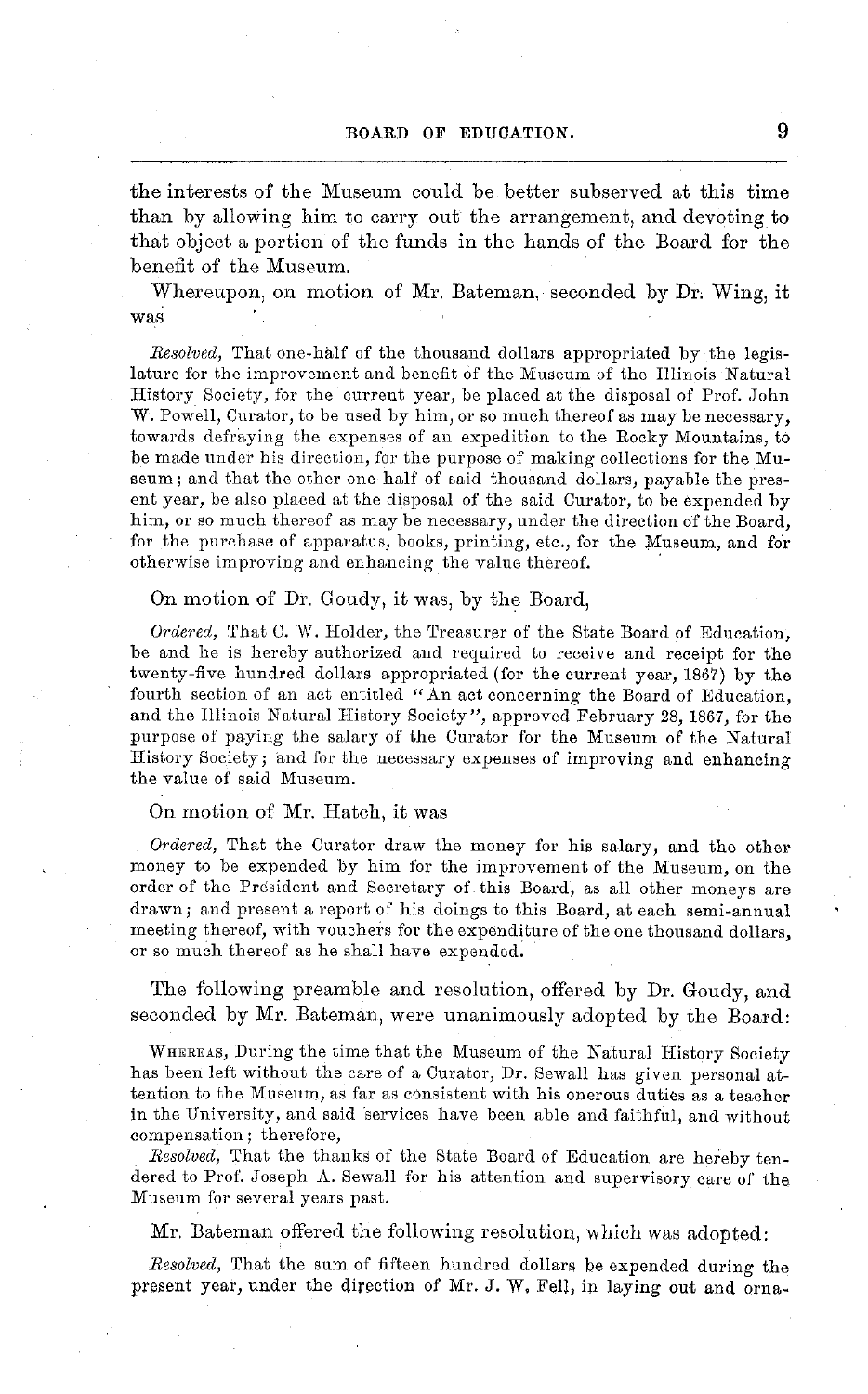### **10 PROCEEDINGS OF THE BOARD OF EDUCATION.**

menting the site of the State Normal University, as provided by the 5th section of the act of the legislature appropriating said amount for said purposes; all moneys expended for said objects to be drawn on the order of the President and Secretary of the Board, and report of doings, and vouchers for all expenditures made, to be furnished as usual.

On motion of Mr. Hatch, the following order was passed by the Board:

*Ordered,* That C. W. Holder, the Treasurer of the Board of Education of the State of Illinois, is hereby authorized and instructed to receive from the State Treasurer, and to receipt for, the sum of fifteen hundred dollars, appropriated by Section 3 of an act entitled *"* An act concerning the Board of Education and the Illinois Natural History Society ", to purchase a new boiler for warming the State Normal University, or for modifying and improving the warming apparatus in the same; and said Treasurer is also hereby authorized and instructed to receive and receipt for the fifteen hundred dollars appropriated, for the current year, 1867, by the 5th section of the above-entitled act, for the purpose of laying out and ornamenting the site of the State Normal University.

Dr. Wing offered the following resolution, which was adopted:

*Resolved,* That the Curator of the Museum be authorized to have printed and conspicuously placed in the Museum, the following:

"The invisible things of GOD from the creation of the world are clearly seen, being under-stood by the THINGS THAT ARE MADE."--Romans 1, 20.

Dr. Wing also presented the subjoined resolution, which, after discussion, was unanimously concurred in by the Board:

*Resolved,* That it is the opinion of the State Board of Education, concurred in by the State Superintendent, the President of the University, and the Curator of the Museum of the University, that every common school ought, at some dayf to have a Museum of Natural History; and that the object is worthy of consideration in the construction of school-houses.

The traveling expenses of the members attending the special meeting were paid, as follows:

| C. Goudy………………………… 25.00 |  |
|--------------------------|--|
| Elias C. Dupuy 20.00     |  |
|                          |  |

The Board then, on motion, adjourned,

[Signed] JOHN H. FOSTER, President *pro tenm*

XEWTON **BATEMAN,** Secretary.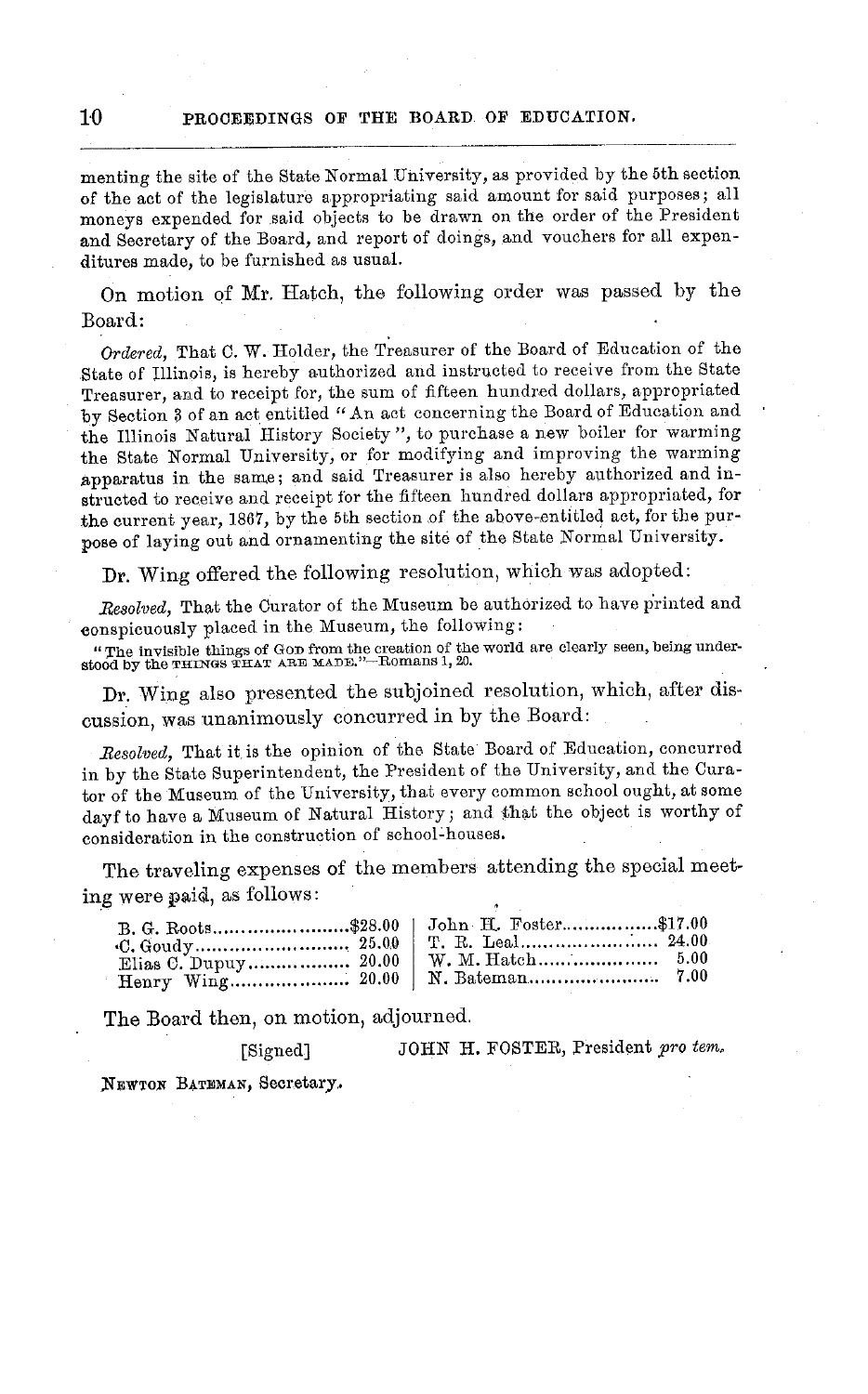### APPENDIX.

AN ACT CONCERNING THE BOARD OF EDUCATION, AND THE ILLINOIS **NATURAL** HISTORY SOCIETY.

*Be it enacted by the People of the State of Illinois, represented in the General Assembly:*

SECTION 1. The State Normal University established by an act approved February 18th, 1857, is hereby declared a State Institution, and the property, real, personal, and mixed, in the hands, and standing in the name of the Board of Education of the State of Illinois, is the property of the State of Illinois, and is by said Board held in trust for the State.

SECTION 2. Said Board of Education is hereby authorized to sell and dispose of the outlands and lots, standing in the name of said Board, lying in the counties of Jackson, Woodford, and McLean, except the site of the Normal University and the farm of one hundred acres, more or less, in its immediate vicinity, and to appropriate the proceeds thereof towards the payment of the appropriations hereinafter named.

SECTION 3. The sum of fifteen hundred dollars (\$1,500.00) is hereby appropriated to purchase a new boiler for warming the State Normal University Building, or for modifying and improving the warming apparatus in the same, and the State Auditor is hereby directed to draw his warrant for the above named sums, amounting to fifteen hundred dollars (\$1,500.00), or so much thereof as may be necessary, which shall be paid by the State Treasurer to the Treasurer of the said Board of Education, on or before the first day of June, 1867.

SECTION 4. The further sum of fifteen hundred dollars (\$1,500.00) is hereby appropriated to be paid annually as salary of the Curator for the Museum of the Illinois Natural History Society, which is kept in the Normal University Building, and the further sum of one thousand dollars (\$1,000.00) is appropriated to be paid annually for the necessary expenses of improving and enhancing the value of said Museum, and the State Auditor shall draw his warrant for the above named sums, amounting to twenty-five hundred dollars (\$2,500.00), which